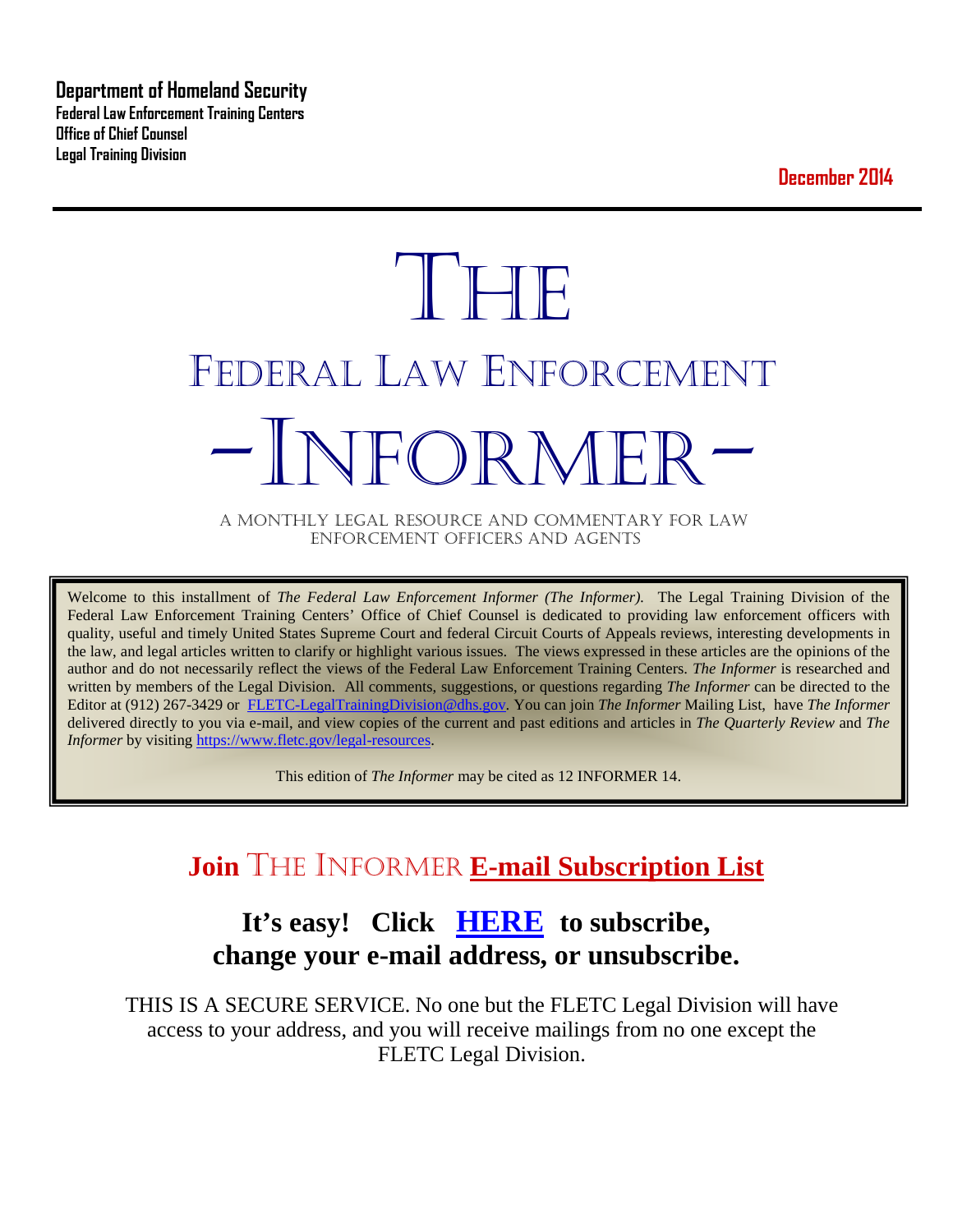## **The Informer – December 2014**

## **U.S. Department of Justice:**

Guidance for Federal Law Enforcement Agencies Regarding the Use of Race, Ethnicity, Gender, National Origin, Religion, Sexual Orientation, or Gender Identity (December 2014) Click the link below:

**<http://www.justice.gov/sites/default/files/ag/pages/attachments/2014/12/08/use-of-race-policy.pdf>**

♦

## **Law Enforcement Case Granted Certiorari by the United States Supreme Court:**

*San Francisco v. Sheehan*: Americans with Disabilities Act / Armed Mentally Ill Suspects / Use of Force...................................................................................**[4](#page-3-0)**

#### ♦

## **Case Summaries**

## **United States Supreme Court**

*Heien v. North Carolina*: Whether a police officer's mistake of law provided reasonable suspicion to support a traffic stop.....................................................**[6](#page-5-0)**

## **[Circuit Courts of Appeals](#page-5-1)**

#### **[First Circuit](#page-6-0)**

| United States v. Fermin: Whether police officers had reasonable suspicion to stop the                                                                                         |
|-------------------------------------------------------------------------------------------------------------------------------------------------------------------------------|
| <b>Third Circuit</b><br>United States v. Franz: Whether the good faith exception to the exclusionary rule<br>applied where agents failed to provide the defendant with        |
| United States v. Thompson: Whether a police officer established reasonable suspicion to<br>stop the defendant and whether the defendant's statements                          |
| <b>Seventh Circuit</b><br>United States v. Kelly: Whether a search warrant established probable cause to search<br>defendant's apartment and whether the warrant sufficiently |
| <b>Eighth Circuit</b><br>United States v. Walker: Whether a police officer had reasonable suspicion to                                                                        |
| United States v. Wheelock: Whether the defendant had a reasonable expectation<br>of privacy in basic subscriber information he provided                                       |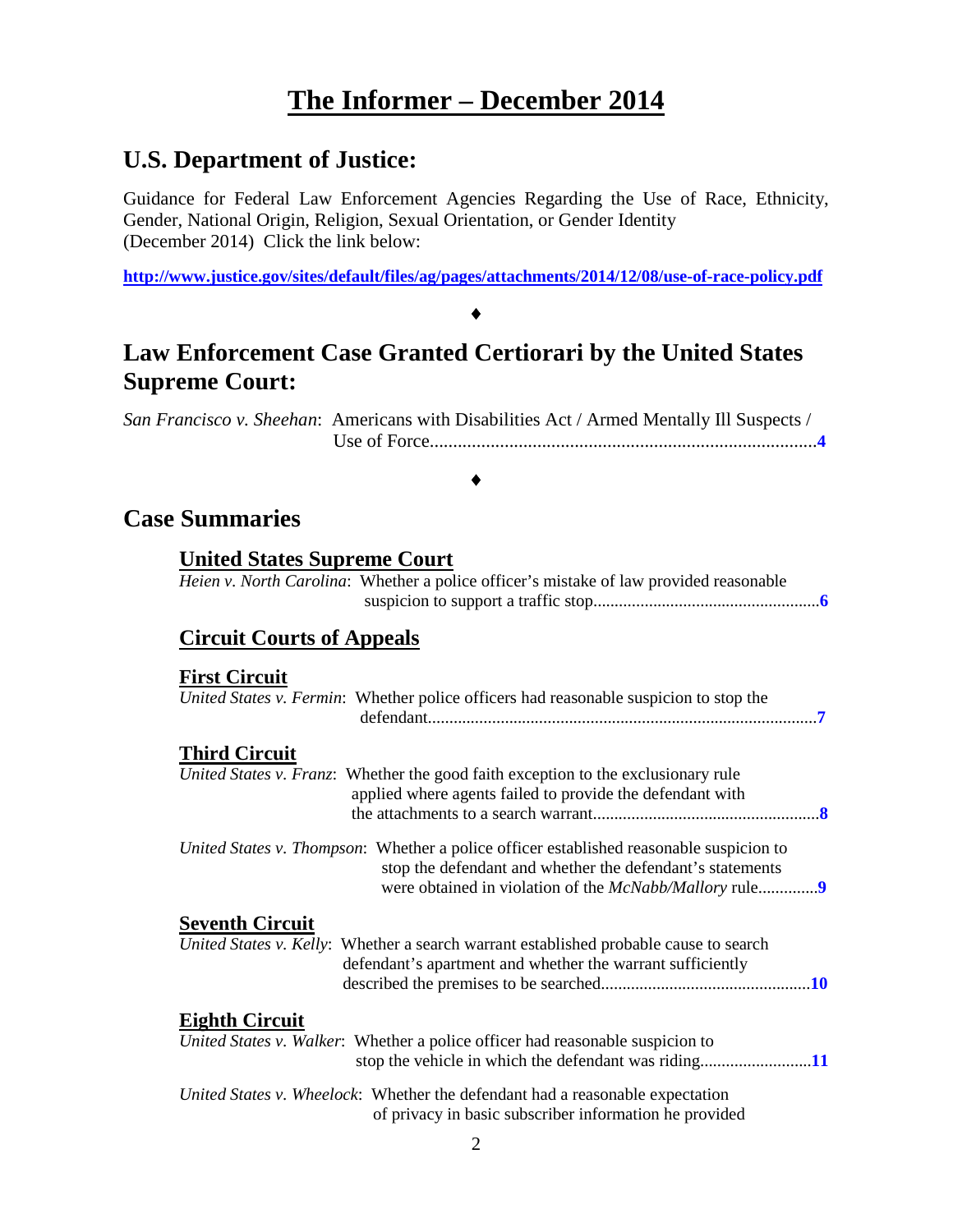*United States v. Chartier*: Whether a police office had reasonable suspicion to conduct a traffic stop, the duration and scope of the stop, the validity of the frisk and eventual arrest and search of the defendant.........**[12](#page-11-1)**

#### ♦

## **FLETC Informer Webinar Series**

#### **1. Law Enforcement Legal Refresher Training**

2-hour webinar presented by Bruce-Alan Barnard, FLETC Legal Division

This two-hour block of instruction focuses on *Fourth* and *Fifth Amendment* law and is designed to meet the training requirements for state and federal law enforcement officers who have mandated two-hour legal refresher training requirements.

#### **Date and Time: Wednesday January 14, 2015: 2:30 p.m. EST.**

To join this webinar: **<https://share.dhs.gov/lgd0312>**

**\*\*\*\*\*\*\*\*\*\*\*\*\*\*\*\*\*\*\*\*\*\*\*\*\*\*\*\*\*\*\*\*\*\*\*\*\*\*\*\*\*\*\*\*\*\*\*\*\*\*\*\*\*\*\*\*\*\*\*\*\*\*\*\*\*\*\*\*\***

#### **2. The Circuit Split in Using Deadly Force to Control Suicidal People**

1-hour webinar presented by Tim Miller, FLETC Legal Division.

When is it objectively reasonable under the *Fourth Amendment* to use deadly force to a control a suicidal person. Some circuits confine the inquiry to the facts confronting the officer at the time the force is used. Others look at the totality of the circumstances and ask whether the force was avoidable. The type of inquiry matters. In one circuit, the force may be deemed objectively reasonable and in another it would not. This one-hour webinar will discuss the circuit split and make some recommendations as to how an officer can be reasonable in any circuit.

#### **Date and Time: Wednesday January 21, 2015: 1:00 p.m. EST.**

To join this webinar: **<https://share.dhs.gov/uof-circuit-split-2/>**

**\*\*\*\*\*\*\*\*\*\*\*\*\*\*\*\*\*\*\*\*\*\*\*\*\*\*\*\*\*\*\*\*\*\*\*\*\*\*\*\*\*\*\*\*\*\*\*\*\*\*\*\*\*\*\*\*\*\*\*\*\*\*\*\*\*\*\*\*\***

#### **3. Law of Video Surveillance**

1-hour webinar presented by Bruce-Alan Barnard, FLETC Legal Division

This course will review statutory and case law concerning video surveillance.

#### **Date and Time:**

#### **Wednesday January 28, 2015: 2:30 p.m. EST**

To participate in this webinar: **<https://share.dhs.gov/lawofvideosurveillance/>**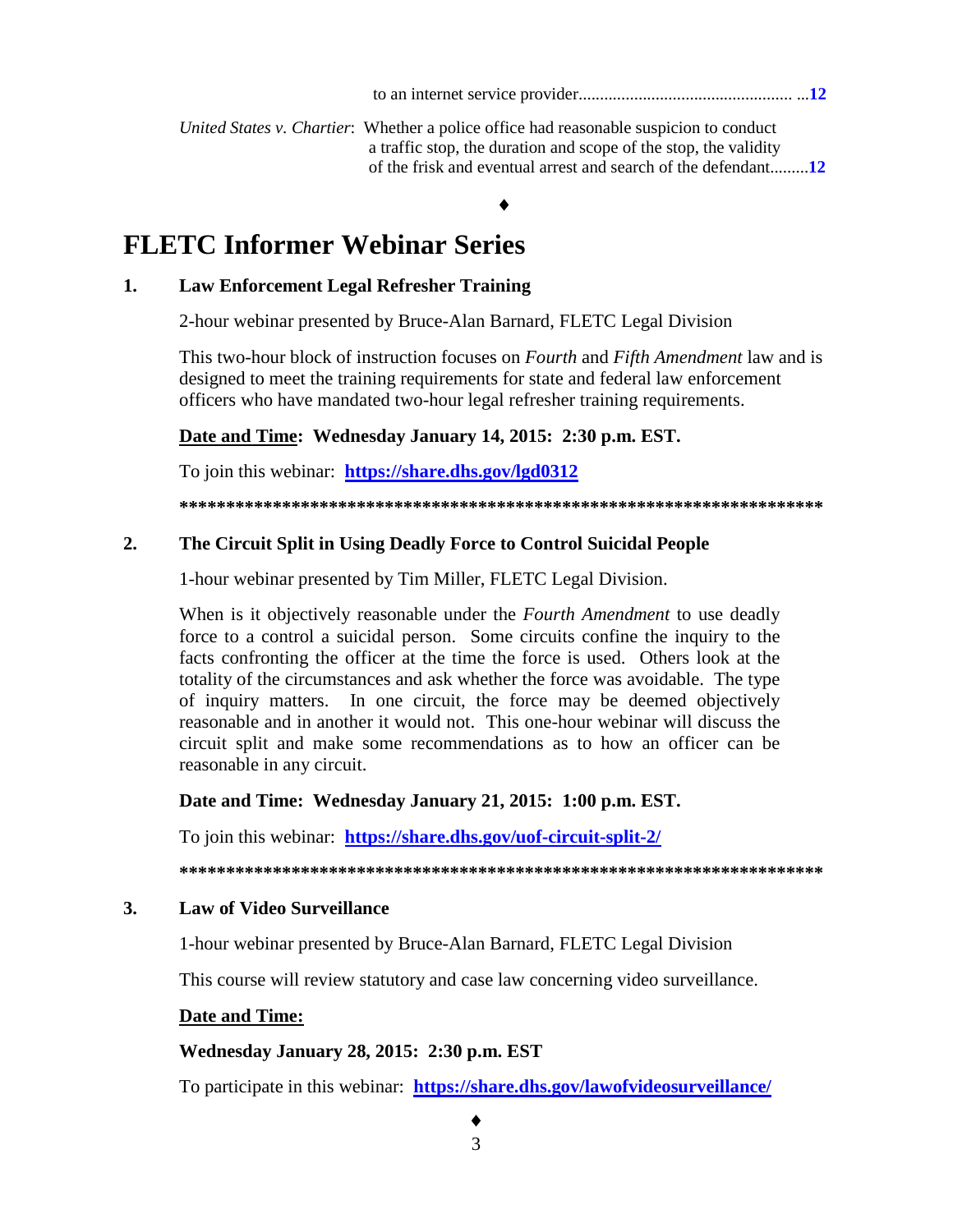## **To participate in a FLETC Informer Webinar:**

- 1. Click on the appropriate link above to access the Homeland Security Information Network (HSIN).
- 2. If you have a HSIN account, enter with your login and password information.
- 3. If you do not have a HSIN account click on the button next to "Enter as a Guest."
- 4. Enter your name and click the "Enter" button.
- 5. You will now be in the meeting room and will be able to participate in the webinar.
- 6. Even though meeting rooms may be accessed before a webinar, there may be times when a meeting room is closed while an instructor is setting up the room.
- 7. Meeting rooms will be open and fully accessible at least one-hour before a scheduled webinar.
- 8. Training certificates will be provided at the conclusion of each webinar.

**\*\*\*\*\*\*\*\*\*\*\*\*\*\*\*\*\*\*\*\*\*\*\*\*\*\*\*\*\*\*\*\*\*\*\*\*\*\*\*\*\*\*\*\*\*\*\*\*\*\*\*\*\*\*\*\*\*\*\*\*\*\*\*\*\*\*\*\*\*\*\*\*\*\*\***

## **Law Enforcement Case Granted Certiorari by the United States Supreme Court:**

## **Americans with Disabilities Act / Armed Mentally Ill Suspects / Use of Force**

## <span id="page-3-0"></span>**San Francisco v. Sheehan**

Decision Below: **[743 F.3d 1211 \(9th Cir. 2014\)](http://cdn.ca9.uscourts.gov/datastore/opinions/2014/02/21/11-16401.pdf)**

Sheehan, a woman who suffered from mental illness, lived in a group home that accommodated such persons. Sheehan's social worker became concerned about her deteriorating condition because Sheehan was not taking her medications. When the social worker entered Sheehan's room, Sheehan told the social worker to get out. In addition, Sheehan told the social worker she had a knife and threatened to kill him. The social worker left Sheehan's room, cleared the building of other residents and called the police to help him transport Sheehan to a mental health facility for an involuntary commitment for evaluation and treatment.

When Officers Reynolds and Holder arrived, the social worker told them he had cleared the building of other residents. The social worker also told the officers the only way for Sheehan to leave her room was by using the main door, as the window in Sheehan's room could not be used as a means of escape without a ladder. The officers then entered Sheehan's room without a warrant to confirm the social worker's assessment, and to take Sheehan into custody. When Sheehan saw the officers, she grabbed a knife and threatened to kill them, stating she did not wish to be taken to a mental health facility. The officers went back into the hallway and closed the door to Sheehan's room. The officers called for back-up, but before other officers arrived, Reynolds and Holder drew their firearms and forced their way back into Sheehan's room. After Sheehan threatened the officers with a knife, the officers shot Sheehan five or six times. Sheehan survived and sued the officers, claiming the officers violated her *Fourth Amendment* rights by entering her room without a warrant and using excessive force.

The Ninth Circuit Court of Appeals held the officers first warrantless entry into Sheehan's room was justified under the emergency aid exception to the *Fourth Amendment's* warrant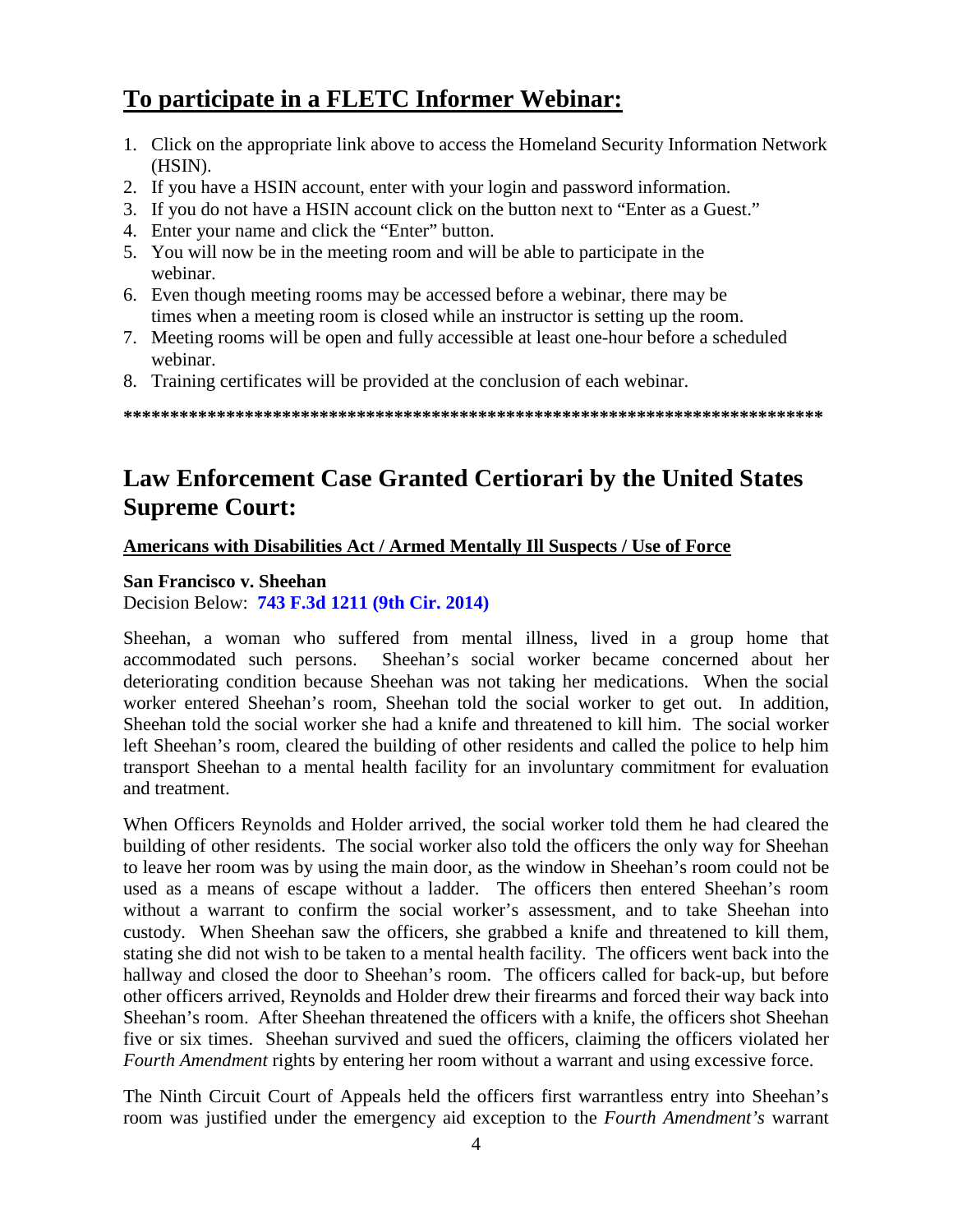requirement. The court concluded that when the officers first entered Sheehan's room, they had an objectively reasonable basis to believe Sheehan was in need of emergency medical assistance based on the information provided by Sheehan's social worker.

Even though the officers might have been justified in entering Sheehan's room the second time, the court found there were unresolved factual issues that had to be determined by a jury and not the court. For example, Sheehan produced evidence suggesting the officers deviated from training they received from their department on how to deal with mentally ill subjects. Consequently, the court held a reasonable jury might find the officers acted unreasonably by forcing their way into Sheehan's room and provoking a near fatal confrontation.

After ruling that a jury could find a *Fourth Amendment* violation for the officer's second entry into Sheehan's room, the court further held the officers were not entitled to qualified immunity. The court concluded prior case law would have placed any reasonable, competent officer on notice that it is unreasonable to forcibly enter the home of an armed, mentally ill subject who had been acting irrationally and threatening others, when there was no objective need for immediate entry. The court emphasized that at trial, the facts might show Sheehan was not contained and that she presented a flight risk or threat to others. However, at this stage, the court stated those facts were in dispute.

Concerning the officers' use of deadly force, the court held at the moment of the shooting, the officers' use of deadly force was reasonable because Sheehan posed an immediate threat of danger to the officers' safety. However, under Ninth Circuit case law, police officers may be liable for an otherwise lawful use of deadly force when they intentionally or recklessly provoke a violent confrontation by actions that rise to the level of a separate *Fourth Amendment* violation. In this case, Sheehan presented evidence from which a reasonable jury could find the officers acted recklessly in failing to take her mental illness into account and in forcing a deadly confrontation rather than attempting to de-escalate the situation.

The United States Supreme Court granted certiorari on November 25, 2014. The issues before the court are:

- 1. Whether Title II of the Americans with Disabilities Act requires law enforcement officers to provide accommodations to an armed, violent, and mentally ill suspect in the course of bringing the suspect into custody.
- 2. Whether it was clearly established that even where an exception to the warrant requirement applied, an entry into a residence could be unreasonable under the *Fourth Amendment* by reason of the anticipated resistance of an armed and violent suspect within.

The Court has not yet scheduled oral arguments in this case.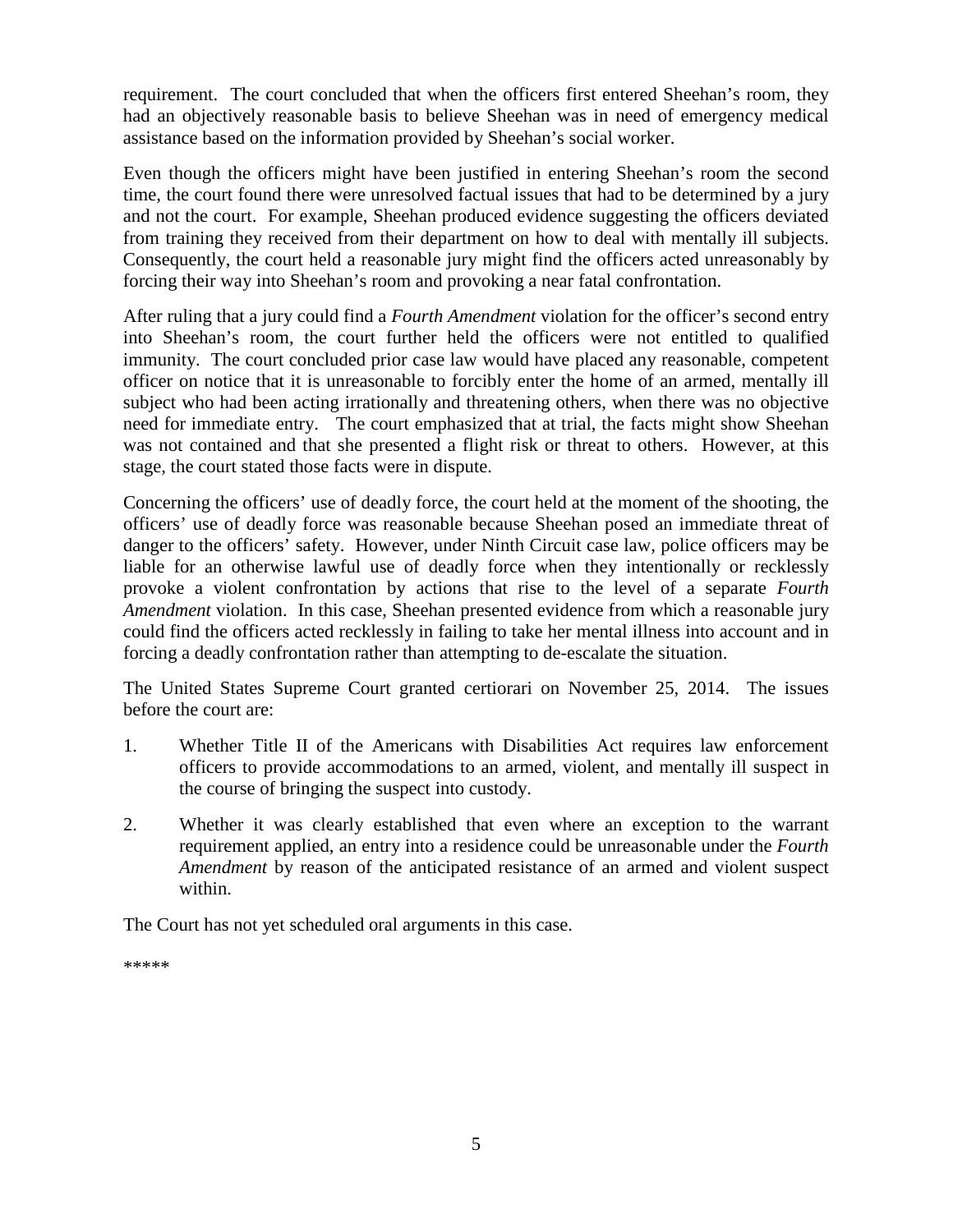# CASE SUMMARIES

# United States Supreme Court

## <span id="page-5-1"></span><span id="page-5-0"></span>**Heien v. North Carolina, 2014 U.S. LEXIS 8306 (U.S. Dec. 15, 2014)**

A police officer stopped the car in which Heien was a passenger because it only had one operating brake light. During the stop, the officer received consent to search the car and discovered cocaine inside a duffel bag. Heien and the driver were charged with trafficking cocaine.

Heien argued North Carolina law did not require a vehicle to be equipped with more than one working brake light. As a result, Heien claimed the traffic stop constituted an unlawful seizure in violation of the *Fourth Amendment*; therefore, the cocaine should have been suppressed.

The North Carolina Court of Appeals agreed, holding the relevant code provision, which requires that a car be "equipped with a stop lamp," *N.C. Gen. Stat. Ann §20-129(g)*, requires only a single lamp. Because Heien's car had one operating brake light, the court concluded the officer's justification for the traffic stop was objectively unreasonable and the cocaine should have been suppressed.

The state appealed and the North Carolina Supreme Court reversed the Court of Appeals. The North Carolina Supreme Court held the officer's mistake of law was objectively reasonable, as no court in North Carolina had ever interpreted the motor vehicle laws to require only one functioning brake light. Consequently, the court held the officer had reasonable suspicion to conduct the traffic stop. Heien appealed to the United States Supreme Court.

The United States Supreme Court agreed with the North Carolina Supreme Court. The Supreme Court noted the *Fourth Amendment* requires government officials to act reasonably, not perfectly, and gives those officials "fair leeway for enforcing the law." In this case, the Supreme Court found there was little difficulty in concluding the officer's mistake of law was reasonable. The North Carolina vehicle code that requires "a stop lamp" also provides that the lamp "may be incorporated into a unit with one or more *other* rear lamps," and that "all originally equipped rear lamps" must be "in good working order." Although the North Carolina Court of Appeals held that "rear lamps" do not include brake lights, the word "*other*," coupled with the lack of state-court precedent interpreting the provision, made it objectively reasonable for the officer to believe that a faulty brake light constituted a violation.

Click **[HERE](http://www.supremecourt.gov/opinions/14pdf/13-604_ec8f.pdf)** for the court's opinion.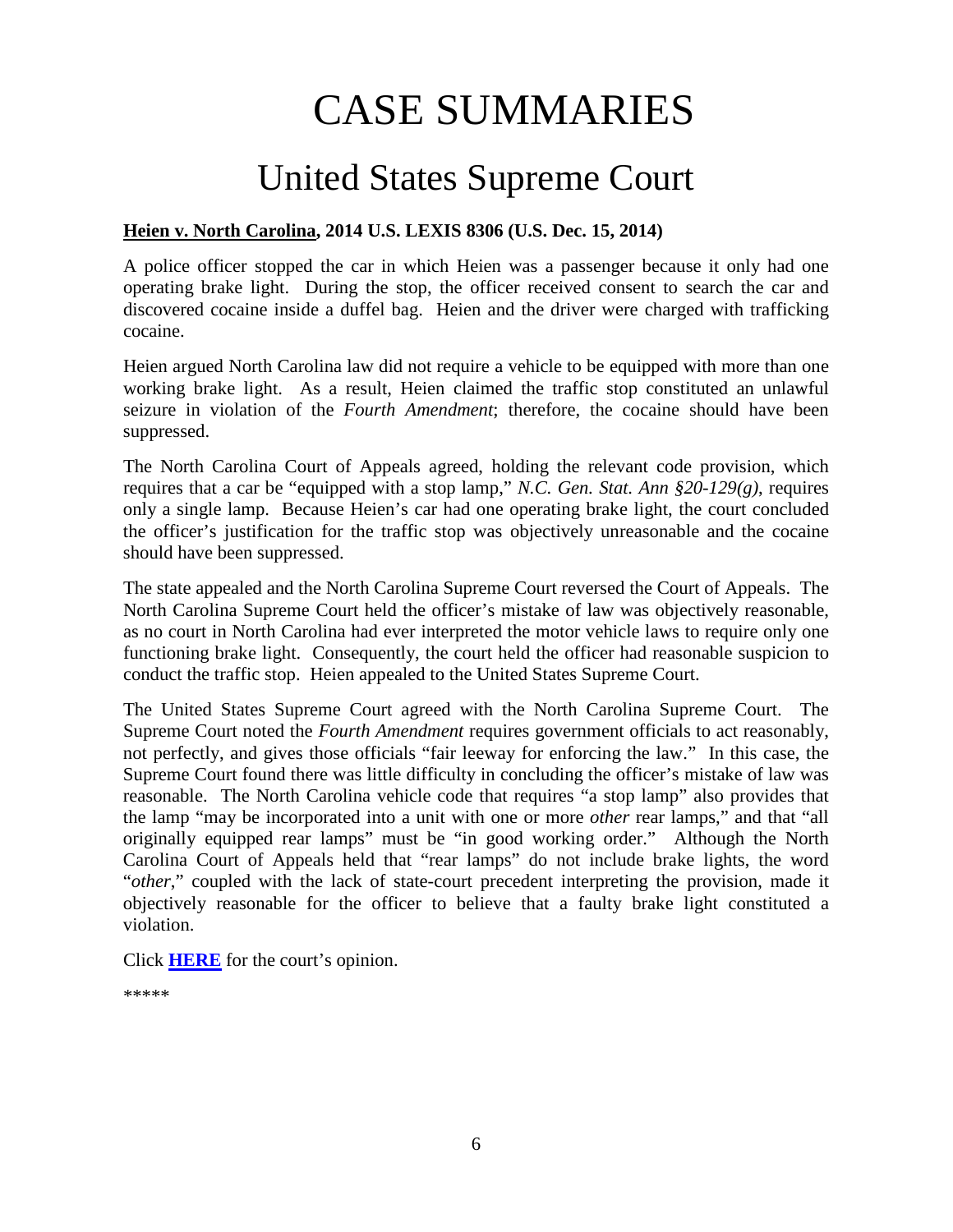# Circuit Courts of Appeal

## <span id="page-6-0"></span>**First Circuit**

## <span id="page-6-1"></span>**United States v. Fermin, 2014 U.S. App. LEXIS 21627 (1st Cir. R.I. Nov. 14, 2014)**

Police officers conducted surveillance on a house after receiving a tip that a large amount of marijuana was being stored there. During their surveillance, the officers saw people coming and going from the house in a pattern consistent with individuals involved in drug trafficking. At some point, the officers saw a man, later identified as Fermin, walk empty-handed between the house under surveillance and the adjacent house. When Fermin emerged three or four minutes later, he was rolling a large suitcase. Looking around as if to see if anyone was walking behind him, Fermin wheeled the suitcase the same way he had just come and entered a nearby parking lot. Fermin wheeled the suitcase to the far end of the parking lot, where he placed the suitcase between a Jeep and a cement wall. Fermin then stepped away from the suitcase and began to talk on a cell phone. Between conversations, Fermin slid the suitcase under the Jeep and removed the sweatshirt he was wearing. Several minutes later, Fermin retrieved the suitcase, tied his sweatshirt around the handle, and exited the parking lot rolling the suitcase.

The officers stopped Fermin on the street shortly thereafter and asked to speak with him about the suitcase. Fermin immediately dropped the suitcase and said it did not belong to him. Fermin told the officers he was jogging in the area when he found the suitcase next to a recycling bin in someone's backyard. While standing next to the suitcase, one officer smelled a strong odor of marijuana. The officer unzipped the suitcase and discovered, among other things, a large quantity of marijuana. The officers arrested Fermin who was indicted on drug and firearm charges.

Fermin argued the evidence recovered from the suitcase should have been suppressed.

The court disagreed. First, the court held the officers had reasonable suspicion to stop Fermin. Acting on a tip from a confidential informant, the officers conducted surveillance on a suspected marijuana "stash" house. During this surveillance, the officers saw people come and go from the house in a pattern consistent with drug trafficking. Finally, the officers saw Fermin walk between the house under surveillance and the adjacent house, emerge a few minutes later rolling a suitcase, and later try to conceal the suitcase by hiding it under the parked Jeep. These facts established reasonable suspicion to believe Fermin was engaged in criminal activity, which supported a *Terry* stop to investigate Fermin and the suitcase.

Second, the court held the officer's warrantless search of the suitcase was lawful after Fermin claimed he did not own it.

Click **[HERE](http://cases.justia.com/federal/appellate-courts/ca1/13-1108/13-1108-2014-11-14.pdf?ts=1416006021)** for the court's opinion.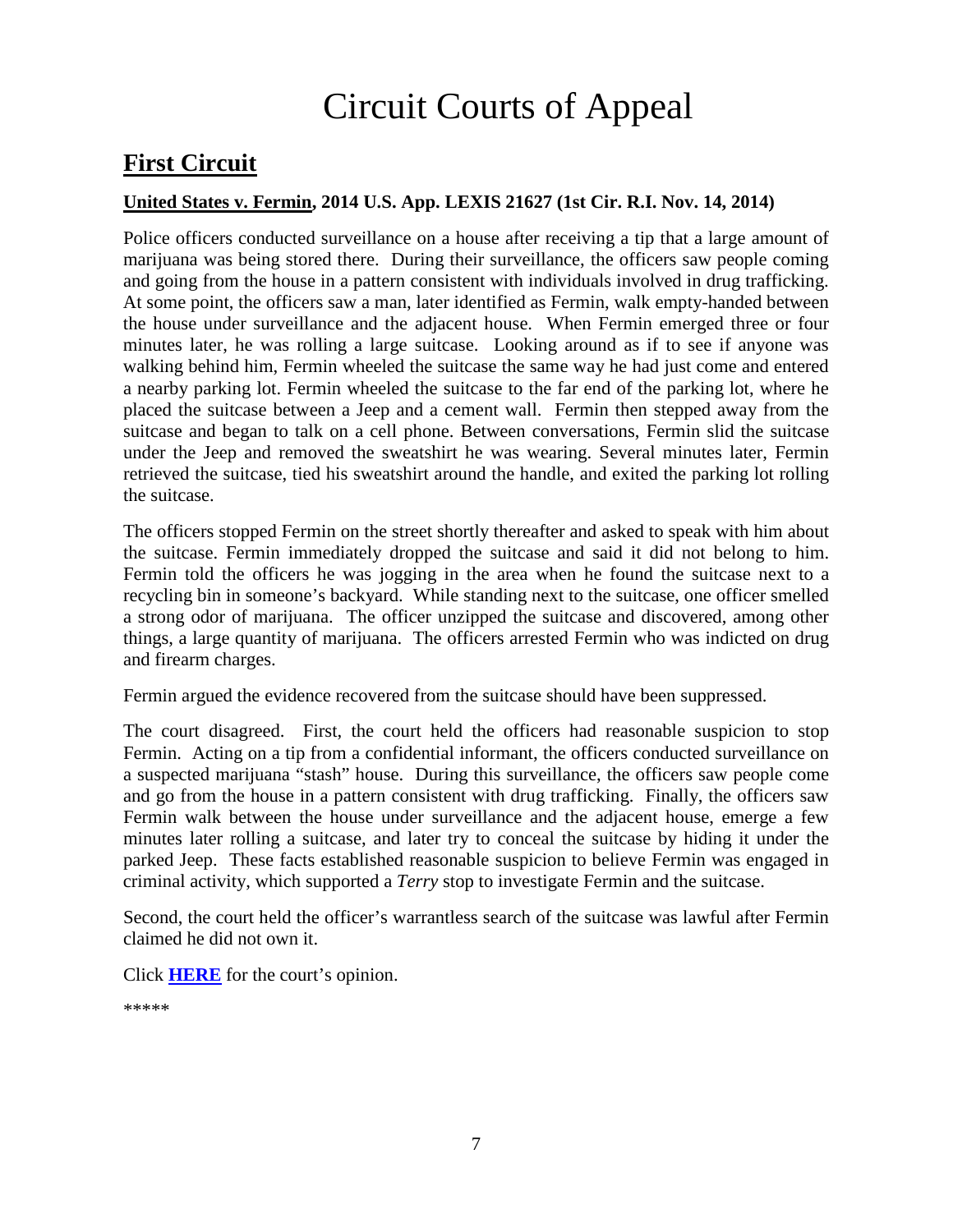## <span id="page-7-0"></span>**Third Circuit**

## <span id="page-7-1"></span>**United States v. Franz, 2014 U.S. App. LEXIS 21030 (3d Cir. Pa. Nov. 4, 2014)**

The Bureau of Land Management (BLM) suspected Franz had stolen a wooly mammoth tusk and other paleontological items from BLM managed land in Alaska and smuggled them to his house in Pennsylvania. With the assistance of federal prosecutors, a BLM agent prepared a warrant application for Franz's house. On the face sheet of the warrant, where it asked for a description of the property to be seized, the agent wrote, "See attached sheet." One of the attachments drafted by the agent, labeled "Attachment B," listed a series of items to be seized to include mammoth tusks, other illegal artifacts, maps of Alaska, financial records, photographs, emails and any related information contained on computer hard drives or other electronic storage devices. A magistrate judge issued the warrant and granted the government's motion to seal the search warrant, affidavit, and accompanying papers.

When BLM agents executed the warrant, Franz was given a copy of the face sheet of the warrant. The agents did not give Franz copies of the warrant attachments, believing that because the warrant had been sealed, Franz was not entitled to copies of those documents. Nonetheless, one of the agents explained to Franz the circumstances giving rise to the warrant, including the allegation that Franz had stolen a mammoth tusk from protected land. In addition, the agent thoroughly described the items the agents were authorized to seize.

During the search, agents discovered pamphlets that contained images of child pornography. The BLM agents transferred the child pornography evidence to the Federal Bureau of Investigation (FBI), who later obtained a separate warrant to search the digital storage devices and other items the BLM agents seized from Franz's house. The FBI's search of Franz's digital devices revealed two images of child pornography.

Franz was convicted of receipt of child pornography. On appeal, Franz argued the BLM agents violated the *Fourth Amendment* when they gave him a copy of the search warrant without including Attachment B. As a result, Franz claimed the evidence seized by the BLM agents, which led to the discovery of the child pornography by the FBI, should have been suppressed.

The court disagreed. The court concluded the search warrant obtained by the BLM agents was valid when the magistrate judge issued it. However, the court held the BLM agents' execution of the warrant violated the *Fourth Amendment* because, when presented to Franz, the warrant did not contain a particularized list of the items to be seized. The court stated that where the list of items to be seized does not appear on the face of the warrant, sealing that list, even though it is incorporated into the warrant, violates the *Fourth Amendment*.

However, the court further held the good faith exception to the exclusionary rule applied. The court found that the BLM agents' conduct was objectively reasonable. First, the BLM agents obtained a valid warrant after consulting federal prosecutors. Second, while executing the warrant, one of the agents explained to Franz what items the warrant authorized them to search for and seize and the agents did not exceed the scope of that authorization. Finally, the court agreed with the district court which found the BLM agents had no intention to wrongfully conceal the purpose of the search warrant and that the decision to withhold the attachments from Franz was a "reasonable misunderstanding" based in part on unclear language in the magistrate judge's sealing order.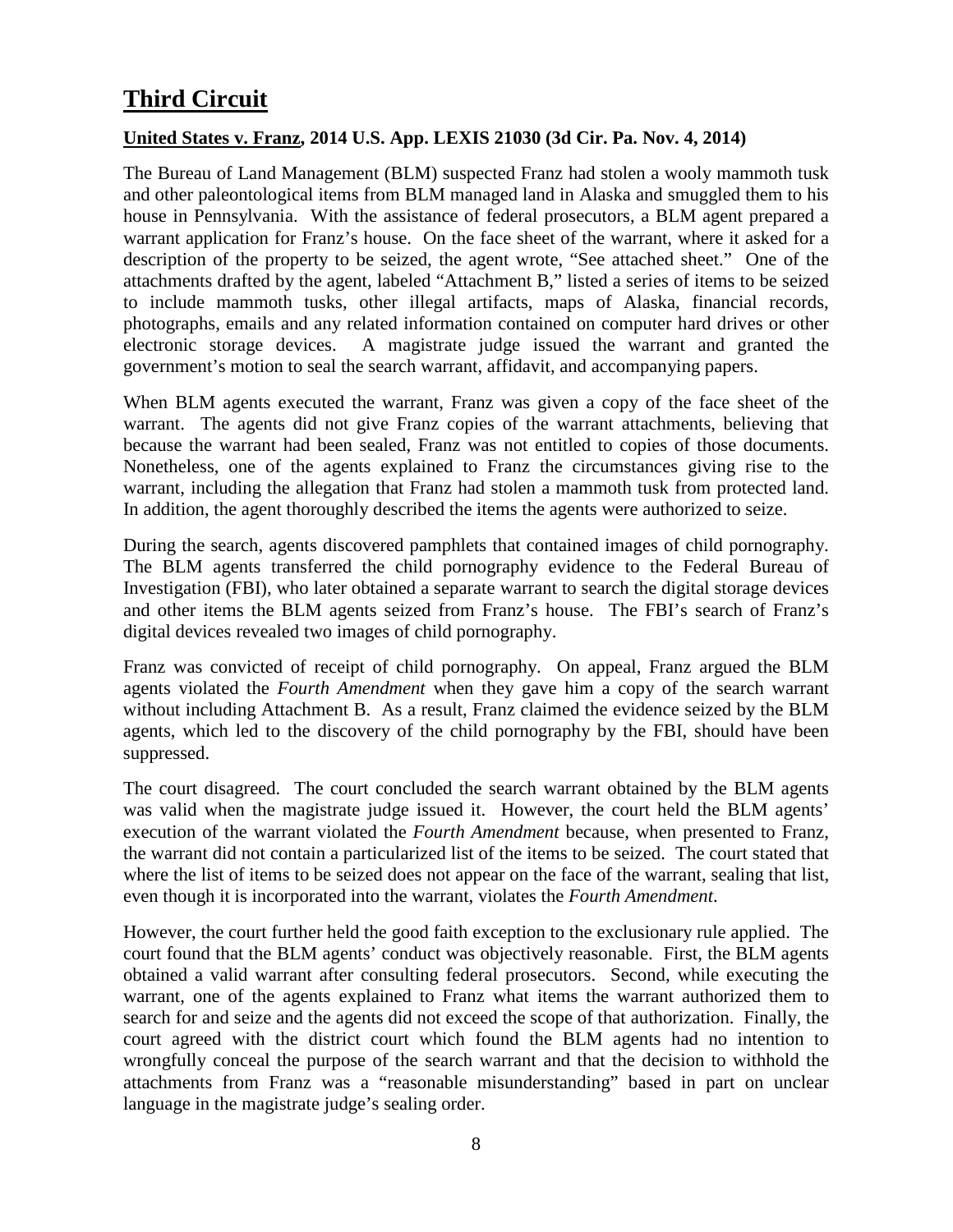\*\*\*\*\*

#### <span id="page-8-0"></span>**United States v. Thompson, 2014 U.S. App. LEXIS 21853 (3d Cir. Pa. Nov. 19, 2014)**

A police officer in Texas stopped Thompson on I-40 for speeding. During the stop, Thompson told the officer he was traveling to Indiana where he planned to stay for three weeks. The officer became suspicious because Thompson did not make eye contact with him, Thompson's voice was shaky and a vein on the side of Thompson's neck was pulsing. In addition, Thompson only had one suitcase for such a long trip and the officer knew I-40 was a known corridor for illegal drugs. When the officer checked Thompson's criminal history, he learned that Thompson had several older narcotics offenses and a more recent conviction for a firearm offense. When the officer asked Thompson about his criminal history, however, Thompson only told the officer about the firearm conviction. After Thompson refused to consent to a search of his vehicle, the officer requested a K-9 detection team. The K-9 team arrived thirty minutes later and the dog alerted to the presence of narcotics in Thompson's vehicle. The officers searched Thompson's vehicle and found a large quantity of marijuana and cocaine. The officers arrested Thompson, who posted bond and was released.

A few weeks later, a Drug Enforcement Administration (DEA) task force arrested Thompson in Los Angeles for his involvement with a drug cartel. The agents arrested Thompson at 7:00 a.m. and drove him to the Los Angeles field office for processing. Sometime in the early afternoon, Thompson told an agent he wanted to cooperate. At this time, more than 6 hours had passed since Thompson's arrest. Agents interviewed Thompson all afternoon and presented Thompson with a written waiver of his right to prompt presentment at 6:38 p.m., almost 12 hours after his arrest. Thompson signed the form but requested to end the interview. The next day Thompson continued to cooperate with the agents, offering information about his cocaine sources and about his co-conspirators. The agents presented Thompson before the magistrate judge the following day, almost 48 hours after his arrest.

Thompson pled guilty to drug conspiracy and money laundering offenses, but reserved the right to appeal the denial of his motions to suppress evidence discovered during the traffic stop in Texas and the incriminating statements he made to the agents in California.

Regarding the traffic stop in Texas, the court held the officer's training, experience, observations, as well as the location of the stop and Thompson's behavior established reasonable suspicion to believe Thompson was engaged in criminal activity. As a result, the officer lawfully extended the duration of the traffic stop until the K-9 detection team arrived.

Next, however, the court held Thompson's incriminating statements to the DEA agents in California should have been suppressed.

The Federal Rules of Criminal Procedure require that a defendant who has been arrested in the United States be brought "without unnecessary delay before a magistrate judge." (*Fed. R. Crim. P. 5(a)(1)(A)*).

In a series of cases (*McNabb / Mallory*) the Supreme Court subsequently held that any confessions obtained during an unreasonable period of detention that violated *Fed. R. Crim. P. 5 (a)(1)(A)*, the prompt presentment rule, should be suppressed. The court emphasized that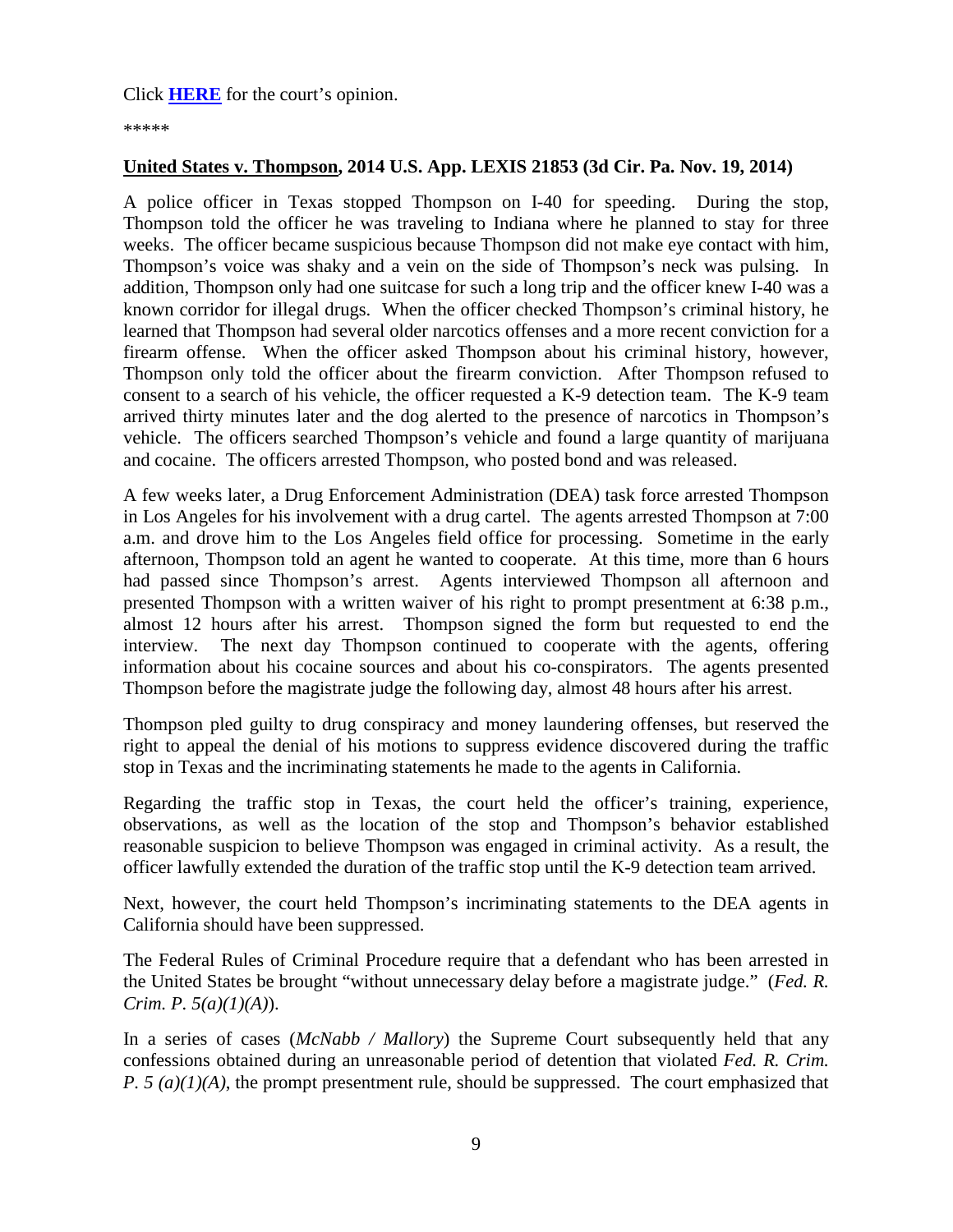the reasonableness standard focuses primarily on whether the delay in presentment was for the purpose of interrogation.

Following the Supreme Court's *McNabb / Mallory* exclusionary rule, Congress enacted *18 U.S.C. § 3501* in order to create a safe harbor period for certain voluntary confessions. *Section 3501* provides that "a confession shall not be inadmissible solely because of delay in bringing such person before a magistrate judge . . . if such confession was made or given . . . within six-hours immediately following his arrest."

In this case, the court found it was undisputed that Thompson's confessions to the agents came well after the 6 hour safe harbor period provided by *§ 3501*.

The court further found that while some of the delay in presenting Thompson was reasonable, under *McNabb / Mallory*, presenting Thompson to the magistrate 48 hours after his arrest was not reasonable. The court rejected the government's argument that the delay in Thompson's presentment was reasonable because most of the time was devoted to giving Thompson the opportunity to cooperate with the government. In addition to holding the pursuit of cooperation is not a reasonable excuse to delay presentment, the court found the government presented no other evidence as to why the 48-hour delay was reasonable or why the agents did not attempt to have Thompson waive his right to prompt presentment within the first 6 hours of his arrest.

Click **[HERE](http://cases.justia.com/federal/appellate-courts/ca3/13-1874/13-1874-2014-11-19.pdf?ts=1416418207)** for the court's opinion.

\*\*\*\*\*

## **Seventh Circuit**

## <span id="page-9-0"></span>**United States v. Kelly, 2014 U.S. App. LEXIS 22409 (7th Cir. Ill. Nov. 26, 2014)**

A narcotics detective obtained a warrant to search the "upper apartment" of a "multiple family residence" located at 1522 Clifton Avenue for cocaine and drug paraphernalia. To establish probable cause to search the apartment, the detective stated in his affidavit the police department had received a tip that drugs were being sold from the residence located at 1522 Clifton Avenue. The detective also included information from a uniformed police officer who had recently been dispatched to the "upper apartment" at 1522 Clifton Avenue for a welfare check. The uniformed officer reported a woman walked down a set of stairs from the second floor apartment after the officer knocked at the rear door of the building. Finally, the detective used a confidential informant (CI) to purchase cocaine from Kelly. When the CI went to 1522 Clifton Avenue, Kelly walked down a set of stairs from the second floor apartment to the rear door where he met the CI. After Kelly told the CI he would not sell drugs from inside the apartment, Kelly met the CI at a different location and sold him cocaine.

When the detective and other police officers executed the warrant, they discovered 1522 Clifton Avenue was not divided into separate first and second floor apartments. Instead, the officers found the apartments were bisected into front and rear multi-story units, with Kelly's apartment comprised of a basement and a first and second floor. The officers searched all three levels of Kelly's apartment and recovered a handgun, cocaine and drug paraphernalia.

Kelly moved to suppress all evidence seized by the officers. First, Kelly argued the warrant affidavit failed to establish probable cause of drug activity in the apartment. Second, Kelly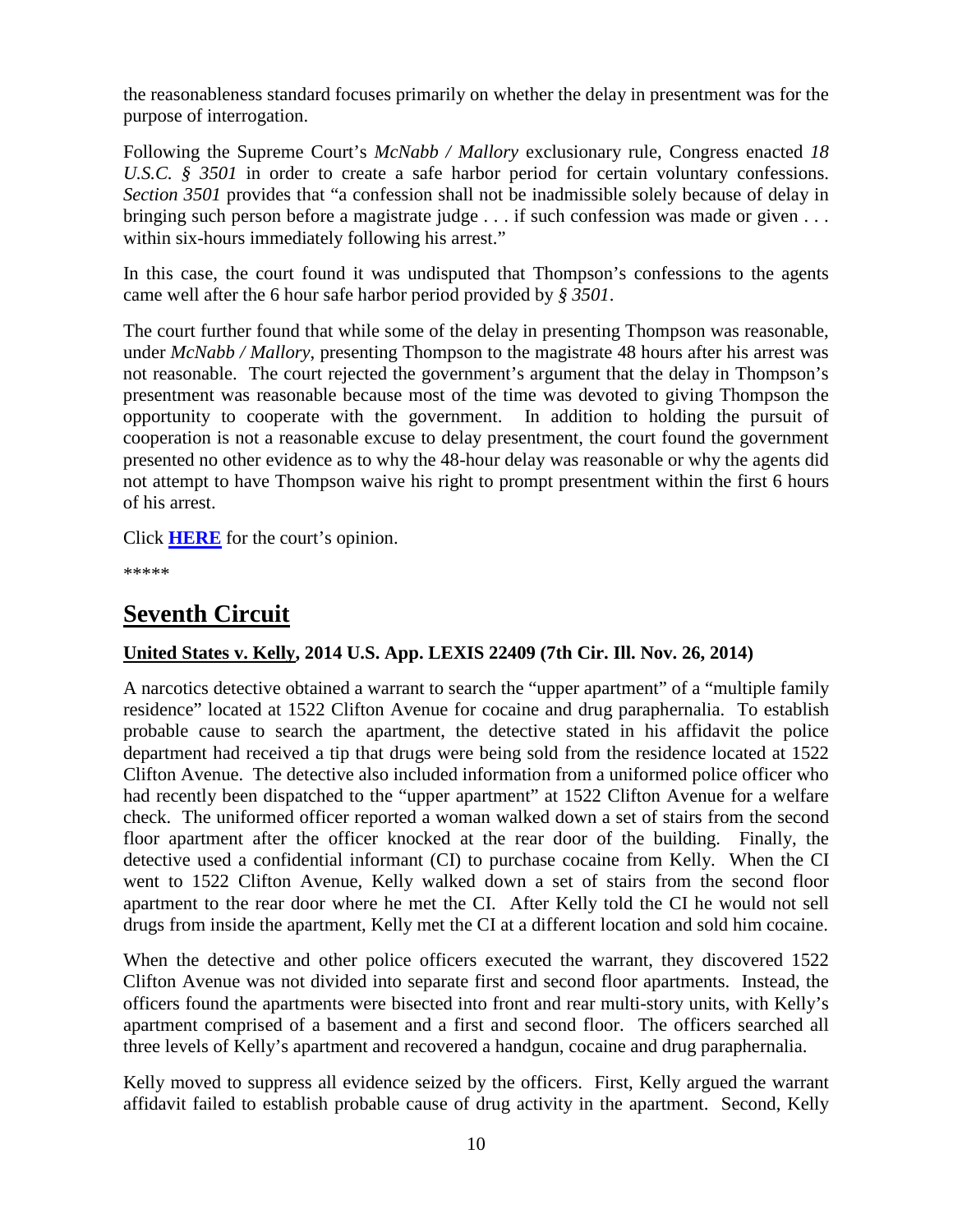argued the search of all three levels of his apartment exceeded the scope of the warrant, which he claimed only authorized a search of the non-existent "upper apartment." Finally, Kelly argued the officers were required to stop their search once they realized they were in a "rear" apartment, or at a minimum, search only the "upper" level identified in the warrant.

The court disagreed. First, the court held the detective's observations, along with the facts and circumstances surrounding the CI's controlled purchase of crack cocaine from Kelly created a "fair probability" that drugs would be found at 1522 Clifton Avenue. The court reached this conclusion without taking into consideration the anonymous tip or the information from the officer who conducted the welfare check at the apartment.

Second, the court noted the law does not "demand exact precision" in a search warrant's description of the targeted premises. Instead, the particularity requirement of the *Fourth Amendment* is satisfied if the warrant's description "is such that the officer with a search warrant can, with reasonable effort ascertain and identify the place intended." In this case, the detective knew the target of his search was the apartment to which the rear door of 1522 Clifton Avenue led, whether it was in actuality the "upper apartment" or the "rear apartment."

Finally, because Kelly's apartment was the only unit accessible from the rear door of the building, the mislabeling presented no risk that the officers executing the warrant would search someone else's apartment. In addition, the officers limited their search to the targeted apartment, which they confirmed belonged to Kelly as the officers immediately encountered Kelly upon entry. As a result, the officers were not required to stop or limit their search after they discovered the layout of Kelly's apartment differed from the warrant's description.

Click **[HERE](http://cases.justia.com/federal/appellate-courts/ca7/14-1015/14-1015-2014-11-26.pdf?ts=1417023073)** for the court's opinion.

\*\*\*\*\*

## <span id="page-10-0"></span>**Eighth Circuit**

## <span id="page-10-1"></span>**United States v. Walker, 2014 U.S. App. LEXIS 21534 (8th Cir. Iowa Nov. 14, 2014)**

Shortly before 1:00 a.m., a person called 911 and reported a drive-by shooting at 1405 Idaho Street. The caller further stated he saw two African–American men getting into a "Suburban," which then headed east on Cleveland Avenue. A nearby patrol officer responded. The officer knew a witness in a murder investigation lived at 1405 Idaho Street and that a suspect in the investigation, Rankins, lived two or three blocks east of Idaho Street. Approximately one minute after receiving the report, the officer saw a Suburban backing out of the driveway of Rankin's house. The officer stopped the Suburban and eventually searched it, discovering a handgun. The government indicted Walker, a passenger in the Suburban, for being a felon in possession of a firearm.

Walker argued the handgun should have been suppressed because the officer did not have reasonable suspicion to stop the Suburban.

The court disagreed. The officer received a report of a drive-by shooting at the home of a witness in a murder investigation and that a Suburban was observed driving away from the scene of the shooting. A few minutes later, the officer saw a Suburban backing out of the driveway of a suspect in the murder investigation. Based on these facts, the court concluded the officer had reasonable suspicion to stop the Suburban and investigate its occupants.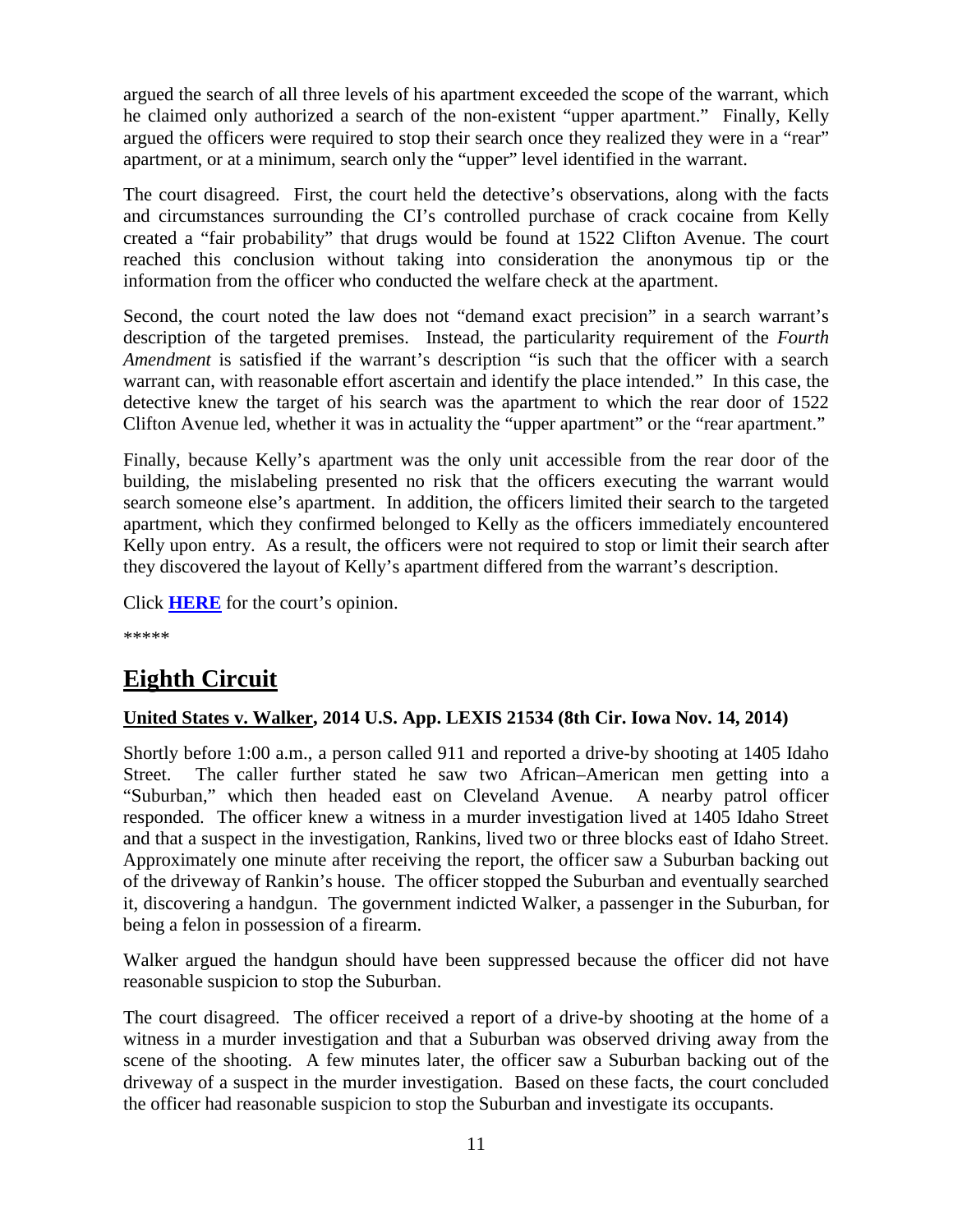Click **[HERE](http://cases.justia.com/federal/appellate-courts/ca8/14-1752/14-1752-2014-11-14.pdf?ts=1415982634)** for the court's opinion.

\*\*\*\*\*

## <span id="page-11-0"></span>**United States v. Wheelock, 2014 U.S. App. LEXIS 21886 (8th Cir. Minn. Nov. 20, 2014)**

A police officer discovered child pornography was available for download from a certain Internet Protocol (IP) address with Comcast Communications as the Internet Service Provider (ISP). Pursuant to *Minn. Sat. § 388.23*, the officer requested an administrative subpoena from the County Attorney ordering Comcast to produce the subscriber information associated with the identified IP address. The County Attorney issued the subpoena, and Comcast responded by providing Wheeler's name, address and other information. After the officer learned Wheeler was a convicted sex offender with a conviction for possession of child pornography, the officer obtained a warrant to search Wheeler's house. A search of Wheeler's house revealed several hard drives, DVDs and CDs containing child pornography. The government indicted Wheeler for a variety of child pornography related offenses.

Wheeler moved to suppress all evidence obtained as a result of the administrative subpoena. Wheeler argued the use of an administrative subpoena, instead of a search warrant, violated his *Fourth Amendment* privacy interest in his subscriber information the government obtained from Comcast.

The court disagreed. The court explained that every federal court addressing this issue has held individuals do not have a reasonable expectation of privacy in subscriber information they give to an Internet Service Provider. Consequently, the court held Wheelock did not have a reasonable expectation of privacy in the subscriber information he provided to Comcast.

The court further held the officer complied with *Minn. Sat. § 388.23* when he certified to the County Attorney "that the requested records were relevant to an ongoing, legitimate law enforcement investigation of Distribution of Child Pornography."

Click **[HERE](http://cases.justia.com/federal/appellate-courts/ca8/14-1504/14-1504-2014-11-20.pdf?ts=1416499358)** for the court's opinion.

\*\*\*\*\*

## <span id="page-11-1"></span>**United States v. Chartier, 2014 U.S. App. LEXIS 22323 (8th Cir. Iowa Nov. 26, 2014)**

An officer on patrol saw a car and ran a record check on the car's license plate. The officer discovered the registered owner of the car, a white male, did not have a valid driver's license. From his location behind the car, the officer could see two heads above the seats' headrests; however, the two-lane road prevented the officer from pulling up next to the car to determine whether the driver was the registered owner. In addition, it was dark, snowing and misting at the time.

The officer conducted a traffic stop, approached the car and saw a woman in the driver's seat. While speaking with the woman, the officer saw a bottle of muriatic acid in the backseat and a Walmart bag and package of air-line tubing tucked under the front passenger's leg. The officer recognized the acid and tubing as items regularly used in manufacturing methamphetamine as the officer had been trained and certified as a clandestine laboratory technician for dismantling and processing methamphetamine labs.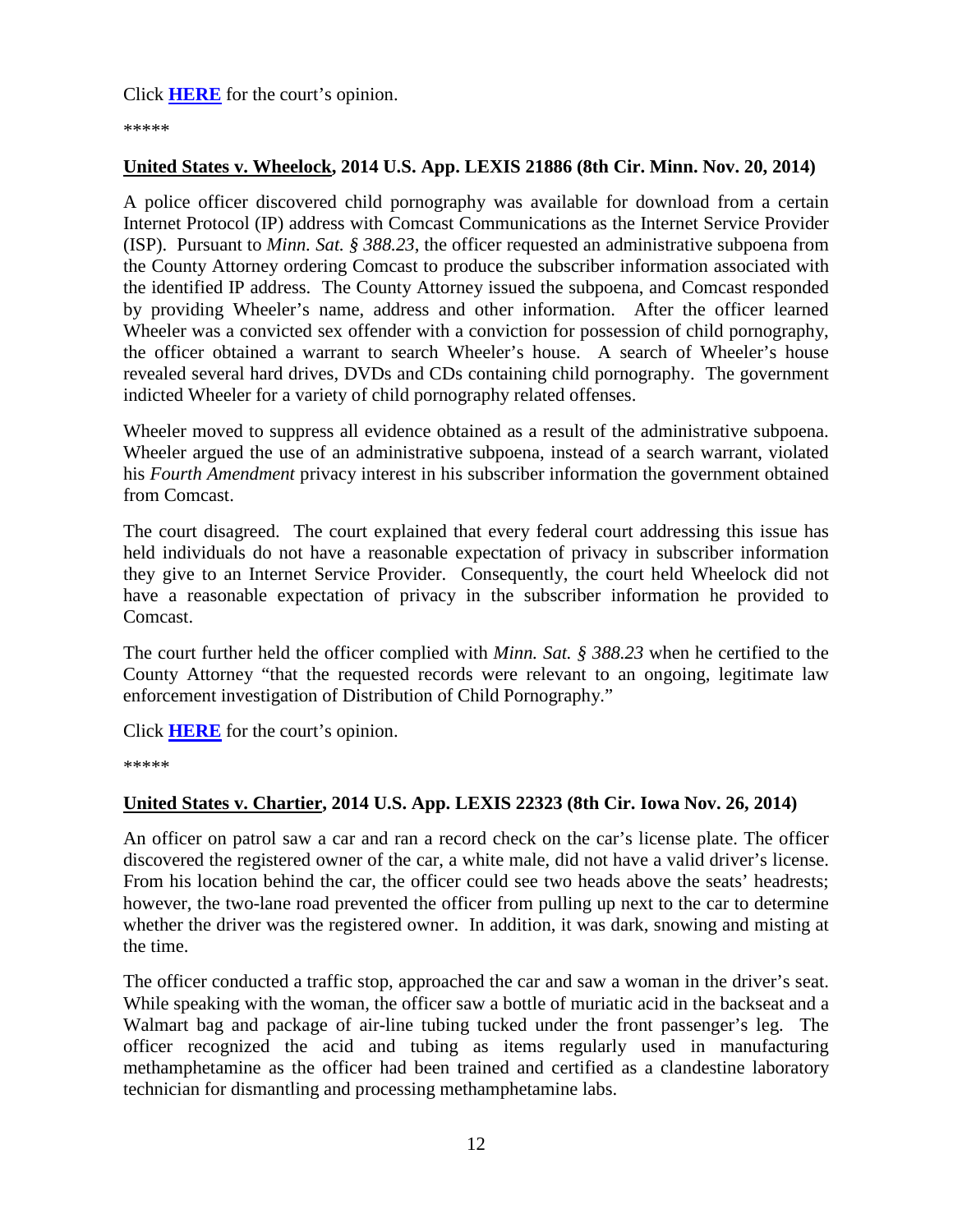During the stop, the front seat passenger identified himself as Chartier and the officer learned Chartier had a prior incident on his record involving assault with a weapon. In addition, the officer remembered having heard Chartier's name mentioned as an individual involved in methamphetamine manufacturing.

When the officer asked the driver where she and Chartier had been, the woman replied they were coming from Walmart, but denied having purchased anything there. The officer found this suspicious, as he had seen a Walmart bag in the car. After the officer told the driver he was going to walk his drug-detection dog, Reso, around the car, the woman consented to a frisk and showed her pockets to the officer. When the officer ordered Chartier out of the car, the saw bulges in Chartier's coat pockets. The officer frisked Chartier and found a package of hypodermic needles. The officer walked Reso around the car and Reso alerted to the passenger-side door. The officer searched the car but did not find any illegal drugs. The officer then searched Chartier and seized several small plastic baggies that contained methamphetamine and a small case containing pseudoephedrine pills and a pipe. The officer arrested Chartier. The government indicted Chartier on two drug offenses.

Chartier moved to suppress the evidence from the traffic stop.

First, Chartier claimed the officer conducted an unlawful traffic stop. Chartier argued the officer could not conduct a lawful traffic stop to determine if the driver's license was suspended until the officer first verified the driver of the car was the man to whom the car was registered.

The court disagreed. The officer stopped the car only after he determined the owner of the car did not have a valid driver's license. The court held given the road and weather conditions, it was reasonable for the officer to conduct the traffic stop before he affirmatively identified the sex of the driver or further investigated the driver's physical appearance. As a result, the officer had reasonable suspicion that a person without a valid driver's license was driving the car and his decision to conduct a traffic stop did not violate the *Fourth Amendment*.

Second, Chartier argued the officer extended the duration and scope of the traffic stop beyond what was reasonable to determine if the driver had a valid driver's license.

Again, the court disagreed. While talking to the driver, the officer saw the muriatic acid and air-line tubing in the car. Based on his training and experience, the officer knew these items were used to manufacture methamphetamine. In addition, the officer had previously heard Chartier's name mentioned as someone who was involved in manufacturing methamphetamine. Based on these facts, the court concluded the officer had reasonable suspicion to expand the scope of the traffic stop and further investigate whether Chartier was involved in criminal activity.

Third, Chartier argued the *Terry* frisk was unlawful because it was not supported by reasonable suspicion that he was armed or dangerous.

The court disagreed. At the time of the frisk, the officer knew Chartier had been involved in a prior incident with a weapon and the officer saw bulges in Chartier's coat pockets. In addition, the officer had reasonable suspicion to believe Chartier might be involved with illegal drugs, which are frequently connected to the use of weapons.